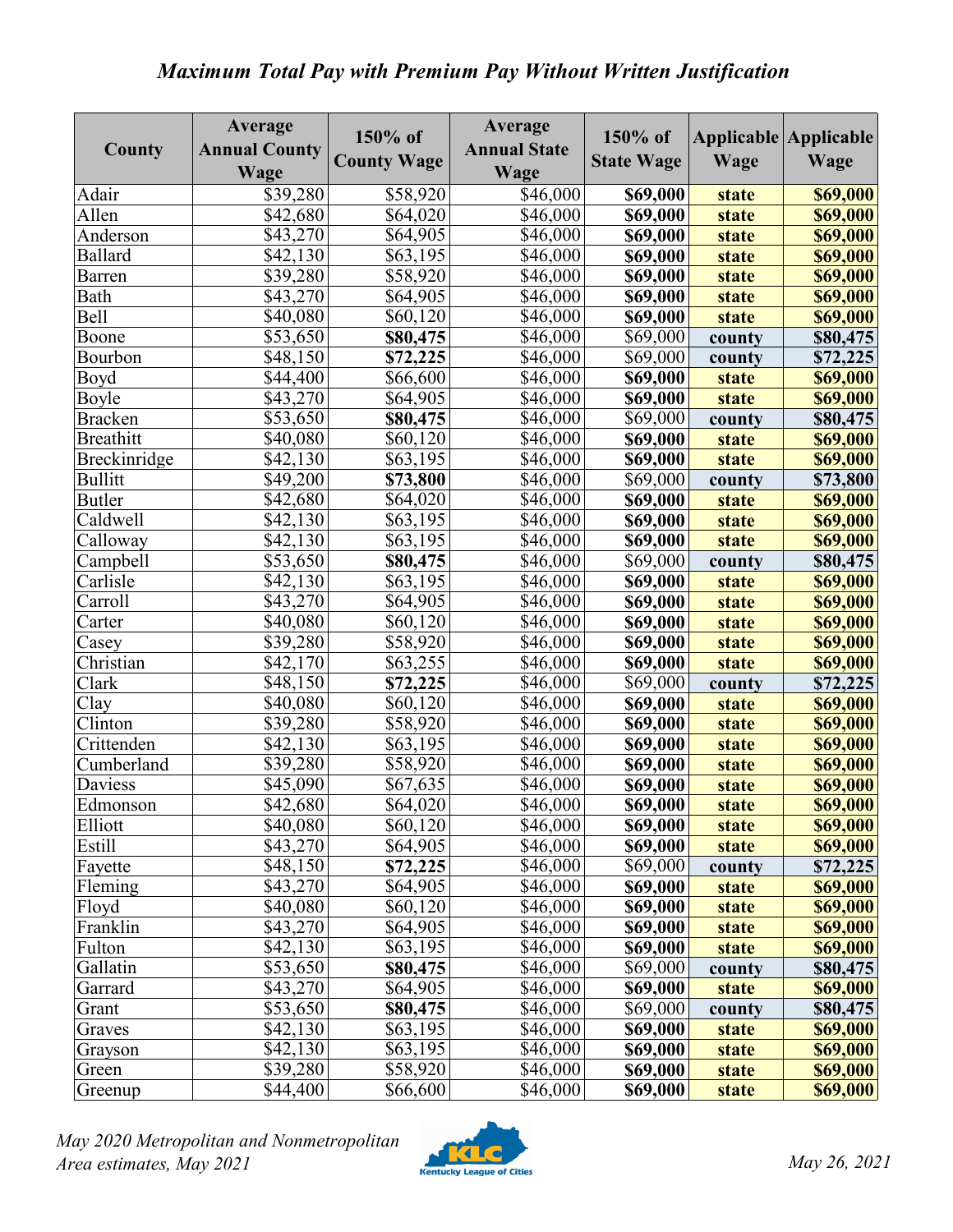## *Maximum Total Pay with Premium Pay Without Written Justification*

| County           | Average<br><b>Annual County</b><br>Wage | 150% of<br><b>County Wage</b> | Average<br><b>Annual State</b><br>Wage | 150% of<br><b>State Wage</b> | Wage         | Applicable Applicable<br>Wage |
|------------------|-----------------------------------------|-------------------------------|----------------------------------------|------------------------------|--------------|-------------------------------|
| Hancock          | \$45,090                                | \$67,635                      | \$46,000                               | \$69,000                     | <b>state</b> | \$69,000                      |
| Hardin           | \$45,750                                | \$68,625                      | \$46,000                               | \$69,000                     | <b>state</b> | \$69,000                      |
| Harlan           | \$40,080                                | \$60,120                      | \$46,000                               | \$69,000                     | <b>state</b> | \$69,000                      |
| Harrison         | \$43,270                                | \$64,905                      | \$46,000                               | \$69,000                     | <b>state</b> | \$69,000                      |
| Hart             | \$39,280                                | \$58,920                      | \$46,000                               | \$69,000                     | <b>state</b> | \$69,000                      |
| Henderson        | \$46,600                                | \$69,900                      | \$46,000                               | \$69,000                     | county       | \$69,900                      |
| Henry            | \$49,200                                | \$73,800                      | \$46,000                               | \$69,000                     | county       | \$73,800                      |
| Hickman          | \$42,130                                | \$63,195                      | \$46,000                               | \$69,000                     | <b>state</b> | \$69,000                      |
| Hopkins          | \$42,130                                | \$63,195                      | \$46,000                               | \$69,000                     | <b>state</b> | \$69,000                      |
| Jackson          | \$40,080                                | \$60,120                      | \$46,000                               | \$69,000                     | <b>state</b> | \$69,000                      |
| <b>Jefferson</b> | \$49,200                                | \$73,800                      | \$46,000                               | \$69,000                     | county       | \$73,800                      |
| Jessamine        | \$48,150                                | \$72,225                      | \$46,000                               | \$69,000                     | county       | \$72,225                      |
| Johnson          | \$40,080                                | \$60,120                      | \$46,000                               | \$69,000                     | <b>state</b> | \$69,000                      |
| Kenton           | \$53,650                                | \$80,475                      | \$46,000                               | \$69,000                     | county       | \$80,475                      |
| Knott            | \$40,080                                | \$60,120                      | \$46,000                               | \$69,000                     | <b>state</b> | \$69,000                      |
| Knox             | \$39,280                                | \$58,920                      | \$46,000                               | \$69,000                     | state        | \$69,000                      |
| Larue            | \$45,750                                | \$68,625                      | \$46,000                               | \$69,000                     | <b>state</b> | \$69,000                      |
| Laurel           | \$39,280                                | \$58,920                      | \$46,000                               | \$69,000                     | <b>state</b> | \$69,000                      |
| Lawrence         | \$40,080                                | \$60,120                      | \$46,000                               | \$69,000                     | <b>state</b> | \$69,000                      |
| Lee              | \$40,080                                | \$60,120                      | \$46,000                               | \$69,000                     | state        | \$69,000                      |
| Leslie           | \$40,080                                | \$60,120                      | \$46,000                               | \$69,000                     | <b>state</b> | \$69,000                      |
| Letcher          | \$40,080                                | \$60,120                      | \$46,000                               | \$69,000                     | <b>state</b> | \$69,000                      |
| Lewis            | \$43,270                                | \$64,905                      | \$46,000                               | \$69,000                     | <b>state</b> | \$69,000                      |
| Lincoln          | \$43,270                                | \$64,905                      | \$46,000                               | \$69,000                     | <b>state</b> | \$69,000                      |
| Livingston       | \$42,130                                | \$63,195                      | \$46,000                               | \$69,000                     | <b>state</b> | \$69,000                      |
| Logan            | \$39,280                                | \$58,920                      | \$46,000                               | \$69,000                     | <b>state</b> | \$69,000                      |
| Lyon             | \$42,130                                | \$63,195                      | \$46,000                               | \$69,000                     | state        | \$69,000                      |
| Madison          | \$43,270                                | \$64,905                      | \$46,000                               | \$69,000                     | <b>state</b> | \$69,000                      |
| Magoffin         | \$40,080                                | \$60,120                      | \$46,000                               | \$69,000                     | <b>state</b> | \$69,000                      |
| Marion           | \$39,280                                | \$58,920                      | \$46,000                               | \$69,000                     | <b>state</b> | \$69,000                      |
| Marshall         | \$42,130                                | \$63,195                      | \$46,000                               | \$69,000                     | state        | <b>\$69,000</b>               |
| Martin           | \$40,080                                | \$60,120                      | \$46,000                               | \$69,000                     | state        | \$69,000                      |
| Mason            | \$43,270                                | \$64,905                      | \$46,000                               | \$69,000                     | state        | \$69,000                      |
| McCracken        | \$42,130                                | \$63,195                      | \$46,000                               | \$69,000                     | state        | \$69,000                      |
| McCreary         | \$39,280                                | \$58,920                      | \$46,000                               | \$69,000                     | <b>state</b> | \$69,000                      |
| McLean           | \$45,090                                | \$67,635                      | \$46,000                               | \$69,000                     | <b>state</b> | \$69,000                      |
| Meade            | \$45,750                                | \$68,625                      | \$46,000                               | \$69,000                     | state        | \$69,000                      |
| Menifee          | \$43,270                                | \$64,905                      | \$46,000                               | \$69,000                     | state        | \$69,000                      |
| Mercer           | \$43,270                                | \$64,905                      | \$46,000                               | \$69,000                     | <b>state</b> | \$69,000                      |
| Metcalfe         | \$39,280                                | \$58,920                      | \$46,000                               | \$69,000                     | <b>state</b> | \$69,000                      |
| Monroe           | \$39,280                                | \$58,920                      | \$46,000                               | \$69,000                     | <b>state</b> | \$69,000                      |
| Montgomery       | \$43,270                                | \$64,905                      | \$46,000                               | \$69,000                     | state        | \$69,000                      |
| Morgan           | \$40,080                                | \$60,120                      | \$46,000                               | \$69,000                     | state        | \$69,000                      |
| Muhlenberg       | \$42,130                                | \$63,195                      | \$46,000                               | \$69,000                     | state        | \$69,000                      |
| Nelson           | \$43,270                                | \$64,905                      | \$46,000                               | \$69,000                     | state        | \$69,000                      |